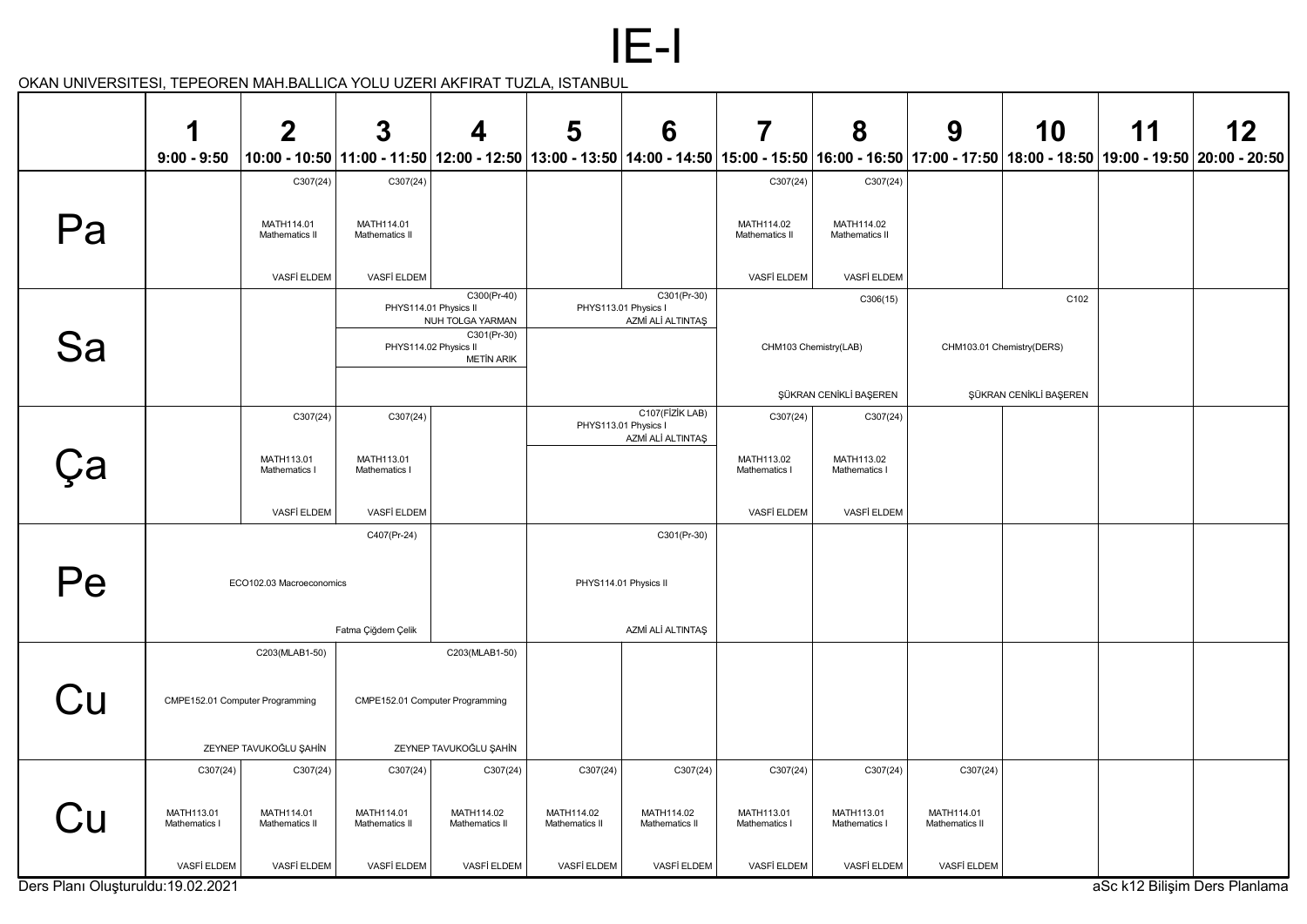## IE-2

OKAN UNIVERSITESI, TEPEOREN MAH.BALLICA YOLU UZERI AKFIRAT TUZLA, ISTANBUL

|                                    | 1             | $\overline{2}$                                                                                                                  | $\mathbf{3}$ | $\overline{\mathbf{4}}$                                                                                                     | 5                                                                            | 6                                                            | $\overline{\mathbf{7}}$                                                                                                                                             | 8            | 9 | 10 | 11 | 12                            |
|------------------------------------|---------------|---------------------------------------------------------------------------------------------------------------------------------|--------------|-----------------------------------------------------------------------------------------------------------------------------|------------------------------------------------------------------------------|--------------------------------------------------------------|---------------------------------------------------------------------------------------------------------------------------------------------------------------------|--------------|---|----|----|-------------------------------|
|                                    | $9:00 - 9:50$ |                                                                                                                                 |              |                                                                                                                             |                                                                              |                                                              | 10:00 - 10:50  11:00 - 11:50  12:00 - 12:50  13:00 - 13:50  14:00 - 14:50  15:00 - 15:50  16:00 - 16:50  17:00 - 17:50  18:00 - 18:50  19:00 - 19:50  20:00 - 20:50 |              |   |    |    |                               |
| Pa                                 |               | C300(Pr-40)<br>MATH266.01 Probability and Statistics II<br>AHMET FAHRİ ÖZOK                                                     |              |                                                                                                                             |                                                                              | C405(15)<br>MATH215.01 Mathematics III<br>SEZGİN SEZER       |                                                                                                                                                                     |              |   |    |    |                               |
| Sa                                 |               |                                                                                                                                 |              |                                                                                                                             |                                                                              |                                                              |                                                                                                                                                                     |              |   |    |    |                               |
| ìа                                 |               |                                                                                                                                 |              |                                                                                                                             | C302(Pr-30)<br>MATH265.01<br>Probability and<br>Statistics I<br>SEZGİN SEZER |                                                              |                                                                                                                                                                     |              |   |    |    |                               |
| Pe                                 |               | C300(Pr-40)<br>IE228 Ergonomics<br>AHMET FAHRİ ÖZOK                                                                             |              |                                                                                                                             |                                                                              | C408(24)<br>MATH216.01 Mathematics IV<br>NEİL COURSE         |                                                                                                                                                                     |              |   |    |    |                               |
| $\bigcap \mathbf{I}$               |               | C206(MLAB3-32)<br>ME201.01 Computer Aided Technical<br>Drawing<br>GÜNSELI GÖRÜR<br>C507(Pr-100)<br>ME201.001<br>GÖRÜR-2 GÜNSELİ |              | C206(MLAB3-32)<br>ME201.01 Computer Aided Technical<br>Drawing<br>GÜNSELİ GÖRÜR<br>C410(20)<br>ME201.001<br>GÖRÜR-2 GÜNSELİ |                                                                              |                                                              | IE230 Materials & Processes in<br>Manufacturing                                                                                                                     | C408(24)     |   |    |    |                               |
| $\gamma_U$                         |               | C405(15)<br>MATH215.01 Mathematics III                                                                                          |              |                                                                                                                             | C408(24)<br>MATH216.01 Mathematics IV                                        | C302(Pr-30)<br>MATH265.01<br>Probability and<br>Statistics I | MEHMET TEVFİK ÇOBANOĞLU<br>C302(Pr-30)<br>MATH265.01<br>Probability and<br>Statistics I                                                                             |              |   |    |    |                               |
| Ders Planı Oluşturuldu: 19.02.2021 |               |                                                                                                                                 |              | <b>SEZGİN SEZER</b>                                                                                                         |                                                                              | NEİL COURSE                                                  | <b>SEZGİN SEZER</b>                                                                                                                                                 | SEZGİN SEZER |   |    |    | aSc k12 Bilişim Ders Planlama |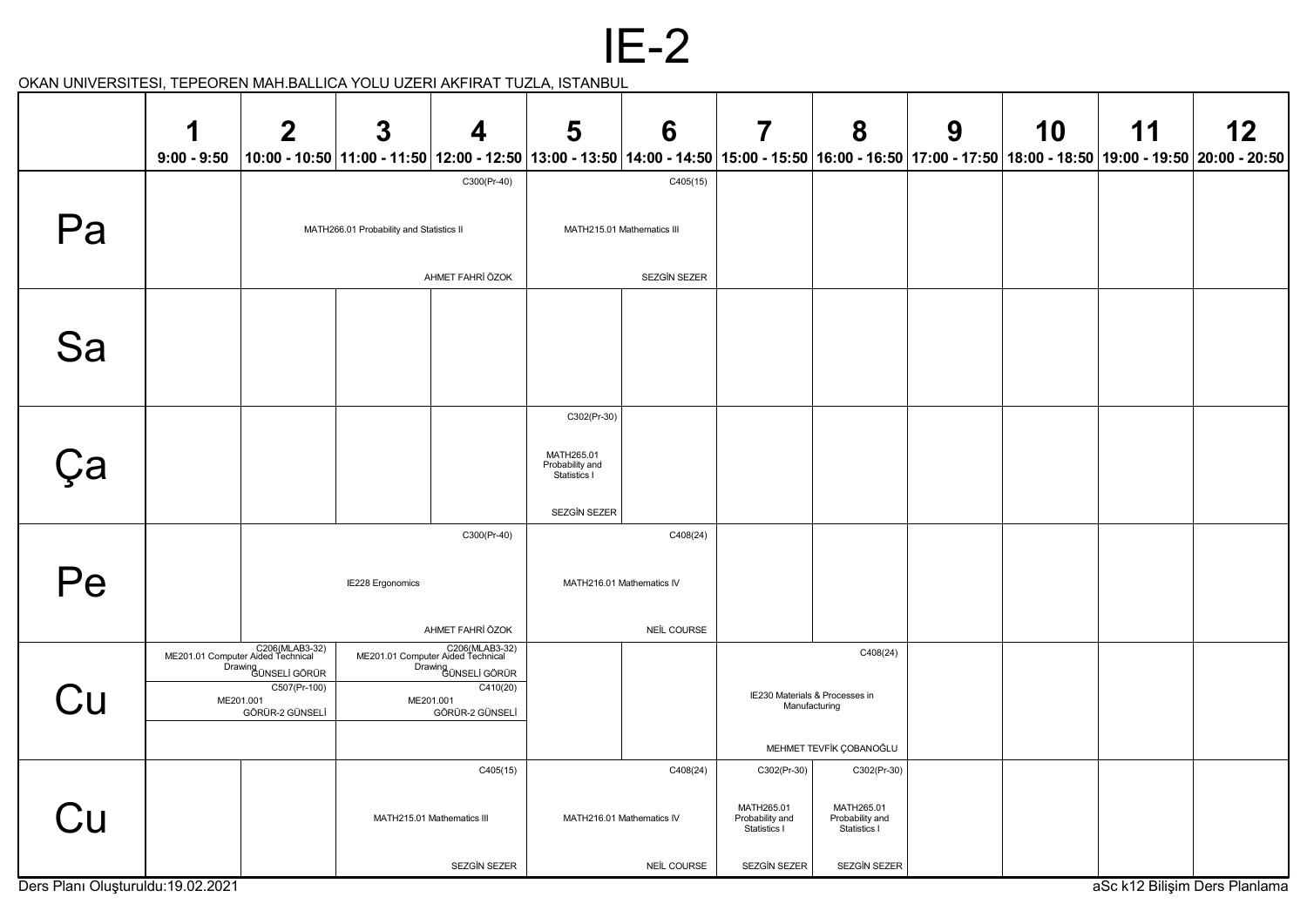## IE-3

OKAN UNIVERSITESI, TEPEOREN MAH.BALLICA YOLU UZERI AKFIRAT TUZLA, ISTANBUL

|                   | 1                                                        | $\boldsymbol{2}$                        | $\boldsymbol{3}$                                                                                                                                             | 4 | 5                                             | 6                                             | 7           | 8 | 9                            | 10               | 11                           | 12 |
|-------------------|----------------------------------------------------------|-----------------------------------------|--------------------------------------------------------------------------------------------------------------------------------------------------------------|---|-----------------------------------------------|-----------------------------------------------|-------------|---|------------------------------|------------------|------------------------------|----|
|                   | $9:00 - 9:50$                                            |                                         | $ 10:00 - 10:50 11:00 - 11:50 12:00 - 12:50 13:00 - 13:50 14:00 - 14:50 15:00 - 15:50 16:00 - 16:50 17:00 - 17:50 18:00 - 18:50 19:00 - 19:50 20:00 - 20:50$ |   |                                               |                                               |             |   |                              |                  |                              |    |
|                   |                                                          |                                         | C303(A Pr-44)                                                                                                                                                |   |                                               |                                               |             |   | C302(Pr-30)                  |                  | C302(Pr-30)                  |    |
| Pa                |                                                          | IE367.01 Occupational Health and Safety |                                                                                                                                                              |   |                                               |                                               |             |   | MATH220.01 Numerical Methods |                  | MATH220.02 Numerical Methods |    |
|                   |                                                          |                                         | HAMZA SAVAŞ AYBERK                                                                                                                                           |   |                                               |                                               |             |   | M.TUBA GÜLPINAR              |                  | M.TUBA GÜLPINAR              |    |
|                   | C303(A Pr-44)<br>IE367.02 Occupational Health and Safety |                                         |                                                                                                                                                              |   |                                               | C408(24)                                      |             |   |                              |                  | C406(Pr-16)                  |    |
| Sa                |                                                          |                                         | HAMZA SAVAŞ AYBERK                                                                                                                                           |   | IE318 Engineering Economy<br>IE308 Simulation |                                               |             |   |                              |                  |                              |    |
|                   |                                                          |                                         |                                                                                                                                                              |   |                                               |                                               |             |   |                              |                  |                              |    |
|                   |                                                          |                                         |                                                                                                                                                              |   |                                               | MEHMET TEVFİK ÇOBANOĞLU                       |             |   |                              | Dr. SAMET GÜRSEV |                              |    |
|                   |                                                          |                                         |                                                                                                                                                              |   |                                               |                                               | C406(Pr-16) |   |                              |                  |                              |    |
| ċа                |                                                          |                                         |                                                                                                                                                              |   |                                               | IE390/385 Special Topics in Industrial Eng. I |             |   |                              |                  |                              |    |
|                   |                                                          |                                         |                                                                                                                                                              |   |                                               |                                               |             |   |                              |                  |                              |    |
|                   |                                                          |                                         | C307(24)                                                                                                                                                     |   |                                               |                                               | PELİN ALCAN |   |                              |                  |                              |    |
|                   |                                                          |                                         |                                                                                                                                                              |   |                                               |                                               |             |   |                              |                  |                              |    |
| Pe                | IE306 Production Planning 2                              |                                         |                                                                                                                                                              |   |                                               |                                               |             |   |                              |                  |                              |    |
|                   |                                                          |                                         |                                                                                                                                                              |   |                                               |                                               |             |   |                              |                  |                              |    |
|                   |                                                          |                                         | SEBLA NOYAN SEZER<br>C401(Pr-27)                                                                                                                             |   |                                               |                                               |             |   |                              |                  | C302(Pr-30)                  |    |
|                   |                                                          |                                         |                                                                                                                                                              |   |                                               |                                               |             |   |                              |                  |                              |    |
| Cu                |                                                          | IE322 Operations Research 2             |                                                                                                                                                              |   |                                               |                                               |             |   |                              |                  | MATH220.01 Numerical Methods |    |
|                   | GÜNEŞ KÜÇÜKYAZICI                                        |                                         |                                                                                                                                                              |   |                                               |                                               |             |   |                              |                  | M.TUBA GÜLPINAR              |    |
|                   |                                                          | C407(Pr-24)                             |                                                                                                                                                              |   |                                               |                                               |             |   |                              |                  | C302(Pr-30)                  |    |
| $\bigcap_{i=1}^n$ |                                                          | ENG303 Project Management               |                                                                                                                                                              |   |                                               |                                               |             |   |                              |                  | MATH220.02 Numerical Methods |    |
|                   |                                                          |                                         | ALİ KAHRİMAN                                                                                                                                                 |   |                                               |                                               |             |   |                              |                  | M.TUBA GÜLPINAR              |    |

Ders Planı Oluşturuldu:19.02.2021 aSc k12 Bilişim Ders Planlama